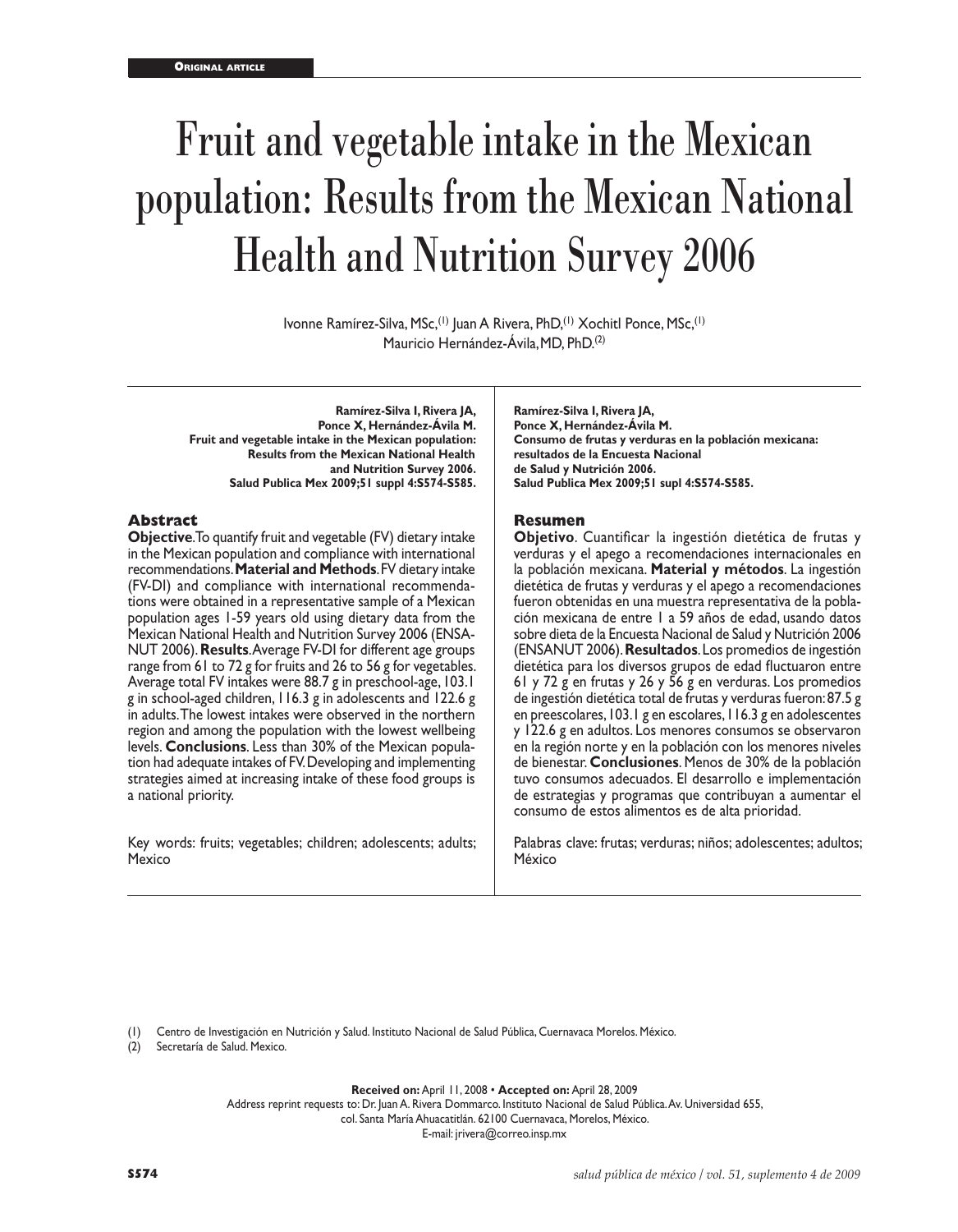The World Health Organization (WHO) estimates that<br>2.7 million lives lost due to cardiovascular disease<br>could be requested if finit and vecetable (EV) intelse could be prevented if fruit and vegetable (FV) intake were adequate.<sup>1</sup> FV have beneficial effects on health and on body mass index (BMI) since they provide vitamins, minerals, fiber, and other dietary factors, such as photochemicals with different protective effects, stimulating the immune system and other physiological systems.<sup>2,3</sup> It has been largely documented that a high FV consumption is associated primarily or secondarily with less incidence of obesity, $4-6$  cardiovascular disease,<sup>7-10</sup> diabetes mellitus type  $II$ ,<sup>10,11</sup> and several types of cancer.12 Several of these chronic diseases are currently of high prevalence among the Mexican population.13,14 Obesity is a risk factor for the development of chronic diseases.15 FV intake play an important role in preventing overweight and obesity due to their ability to produce satiety, their high fiber and water content, and their low energy density.6 In addition, a low intake of FV has a detrimental effect on mineral and vitamin status, with negative consequences on health.<sup>16,17</sup> Based on food balance sheet data, availability of FV has increased worldwide; however, their consumption has decreased in some countries, particularly in low and middle income countries.8,18 It has been documented that FV intake is far less than the recommended amounts.19 A 30% decrease in FV purchases at the household level in Mexico has been documented.20 However, there is no nationally representative information regarding FV dietary intake (DI) in Mexico.

Therefore, the objective of this study is to describe FV intake as well as compliance with international recommendations in the Mexican population aged 1 to 59 years old and in key relevant subpopulations. The information from this study can help identify research questions and develop actions, strategies and policies aimed at improving FV intake among the Mexican population.

## Material and Methods

### **Population and study design**

Data analyzed came from the Mexican National Health and Nutrition Survey 2006 (ENSANUT 2006) conducted between October 2005 to May 2006, which collected information from 48 304 households. A detailed description of sample procedures and methodology has been published elsewhere.<sup>21</sup> The probabilistic sample is representative at the national level and of rural and urban areas, the 31 states and Mexico City.

The aim of the ENSANUT 2006 was to collect information on the health and nutrition of the Mexican population. Analyses in this article include information from a random subsample of about 30% of the population for which dietary data were obtained. This subsample is representative of the Mexican population and provides adequate numbers for estimations for most of the categories studied.

Age groups considered for this study were: preschool-age children (1 to 4 years old), school-age children (5 to 11 years old), adolescents (12 to 18 years old) and adults (19 to 59 years old).

#### **Data collection**

*Dietary data:* Dietary data were obtained through a 7-day semi-quantitative Food Frequency Questionnaire (FFQ). The FFQ listed 101 foods including 13 fruits and 19 vegetables. A detailed description of the dietary data collection and processing can be found elsewhere.<sup>22</sup> *Anthropometric data:* Weight and length (for children < 2 years) or height (for subjects 2 years of age or older) of each subject were obtained according to techniques described by Lohman (1981)<sup>23</sup> by trained and standardized personnel.24 Weight (in kg) was obtained and recorded with a precision of 100 g using digital scales (Model 1583, Tanita, Tokyo, Japan) which were calibrated daily. Height was measured using a wall stadimeter with a 2 m capacity and a 1 mm precision (Model E-1, Dyna Top, Mexico City, Mexico) and length was measured using a locally made wooden board with 1 mm precision. Height, length and weight data were used to compute anthropometric indicators to classify individuals into overweight and obesity categories. Body mass index (weight/[height]2 )  $\frac{\log}{\mathrm{m}}$  was computed for individuals from 5 to 59 years of age. For children from 1 to 4 years old, weight for height z-scores (WHZ) were obtained based on the new WHO growth standards published in 2006,<sup>25</sup> using the processing program provided by WHO.26

*Sociodemographic data:* Demographic data and housing characteristics were obtained using a household questionnaire. The information for the purpose of this analysis included: head of household schooling, age of the subjects studied, ethnic background (indigenous or non-indigenous), characteristics of the household and possession of goods.

#### **Ethical considerations**

Consent for participation was obtained. The project was approved by the Human Subjects Committee of the National Institute of Public Health (Instituto Nacional de Salud Pública, INSP).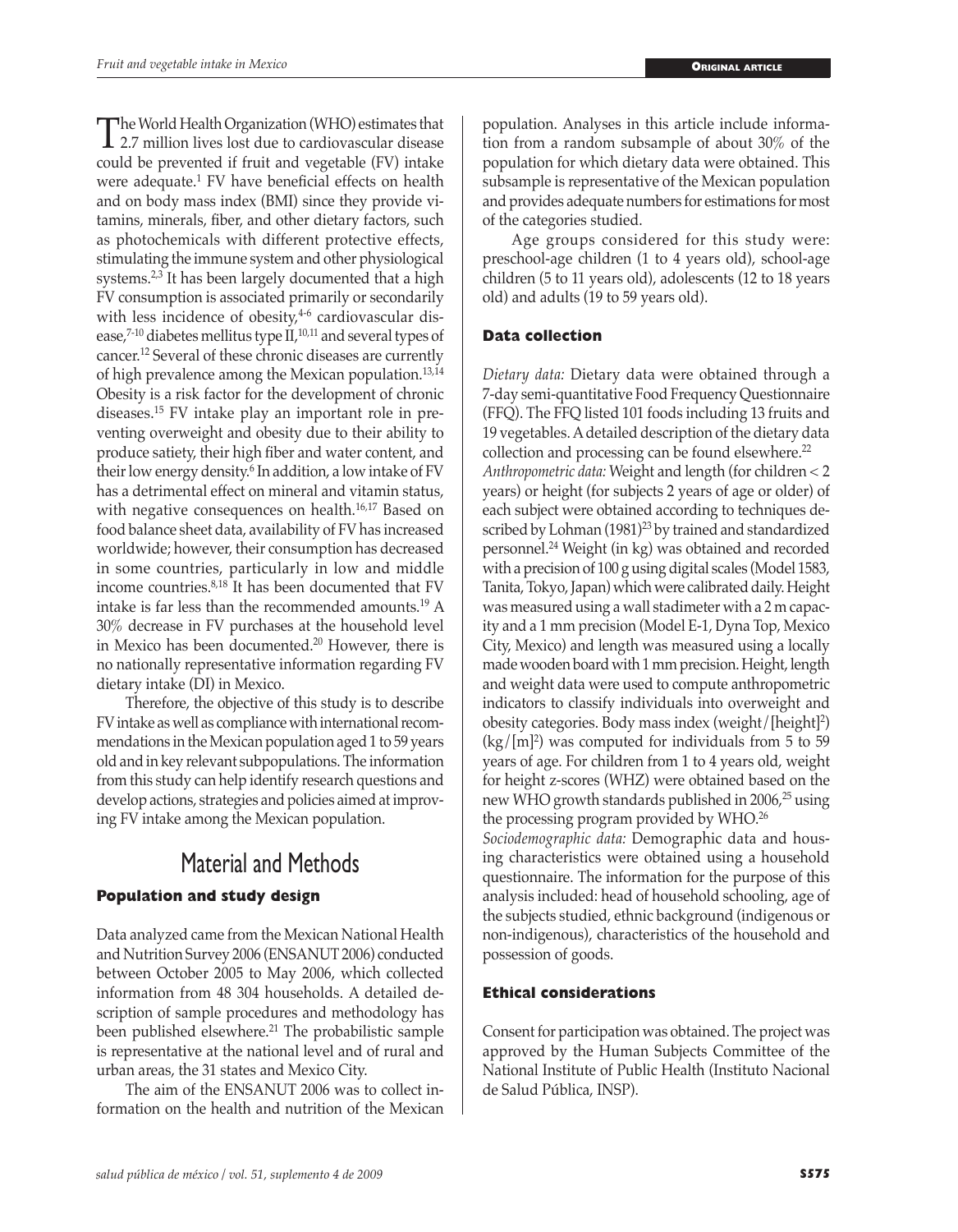#### **Variables included in analyses**

The variables for this study included FV dietary intake (g), adequacy of FV (% population consuming total or one-half of amounts recommended by the World Health Organization and the American Heart Association –AHA–), region of the country, area of residence (urban or rural), household wellbeing condition index (HWCI), ethnic background, age, sex and BMI categories.

*Definitions:* Vegetables were defined as plants having edible parts such as: leaves (cabbage, lettuce, spinach, etc.), stems (celery, etc.), sprouts (asparagus, etc.), flowers (cauliflower, artichoke, etc.), pods (green beans, etc.), roots (carrots, beets, etc.), bulbs (onion, garlic, etc.), fruits culturally considered vegetables in Mexico (tomato, cucumber, avocado, etc.), and green seeds (peas, broad beans), except for mature seeds from spike or gramineae (corn, wheat, rice, oats, etc.) as well as pulses (beans, lentils, chickpeas, and soybeans). Fruits were botanically defined as fleshy edible parts from trees or fresh plants containing seeds.<sup>1</sup>

From this perspective, FV are considered foods characterized as low energy density and rich in vitamins, minerals, fiber and other bioactive components. Therefore, tubers were not considered in the vegetable group in this study, given their high starch content and low contribution of fiber and other micronutrients.<sup>1</sup> Fruit juices were excluded due to their high content of fructose and energy and low fiber content<sup>1</sup> and because of evidence suggesting negative effects on health.27-29

*Fruit and vegetable of Dietary Intake (FV- DI).* The estimation of intake was performed through calculation of grams of food intake per day based on the FFQ.<sup>23</sup>

Consumption was expressed in grams rather than in calories, since most recommendations use this unit. Adequacy intake of FV (AI-FV), was evaluated considering compliance with recommendations to prevent cardiovascular disease as defined by WHO and the AHA.<sup>30,31</sup>

Recommended intakes were 200g for 1 to 4 yearsold children, 300 g for 5 to 8 years-old<sup>30</sup> and 400 g for subjects between 9 to 59 years.<sup>31</sup> Subjects were classified into three categories according to their intakes relative to age-specific recommendations: a) adequate intake: at or above recommended intake or adequacy of 100% or more; b) moderately inadequate intake (from 50% to 99% of recommended intake) and c) highly inadequate intake (less than 50% of recommended intake or adequacy less than 50%).

*Regions:* The country was divided into four regions: 1) north (including the status of Baja California, Baja California Sur, Coahuila, Chihuahua, Durango, Nuevo Leon, Sonora and Tamaulipas); 2) center (Aguascalientes, Colima, Guanajuato, Jalisco, State of Mexico, Michoacan, Morelos, Nayarit, Queretaro, San Luis Potosi, Sinaloa, Zacatecas); 3) Mexico City and 4) south (Campeche, Chiapas, Guerrero, Hidalgo, Oaxaca, Puebla, Quintana Roo, Tabasco, Tlaxcala, Veracruz and Yucatan).

*Urban and rural areas:* Were characterized according to the National Institute of Statistics, Geography and Informatics criteria, with urban areas as localities with ≥2500 inhabitants and rural areas as localities with < 2 500 inhabitants.

*A Household Wellbeing Condition Index (HWCI):* Was computed using household characteristics and possession of goods through principal components analysis (PCA). We used the first component of the PCA, which explained 46% of the variance. The variables in the model were floor material, ceiling material, total number of rooms in the household, possession of refrigerator, washing machine and stove as well as the number of electric appliances in the household (radio, TV, video player, telephone, and computer). The HWCI was divided into quintiles to categorize the wellbeing condition; thus, subjects in the low wellbeing quintile had the lowest wellbeing condition and those in the highest quintile (5) had the highest conditions.

*Ethnic background:* A household was classified as indigenous when at least one member of the household older than five years old spoke an indigenous language.

*Body Mass Index categories:* For the adult population, BMI cutoff points were those recommended by WHO: underweight  $\langle 18.5 \text{ kg/m}^2$ , overweight 25 to 29.9 kg/  $m<sup>2</sup>$  and obesity  $>$ 30 kg/m<sup>215</sup> For subjects between 5 to 18 years old, cutoff points used were those specific for underweight, overweight and obesity per age and sex, proposed by Cole *et al*. <sup>32</sup> For children younger than five years old, overweight and obese children were defined as weight-for-age z-scores (WAZ) higher than two standard deviations (SD) and underweight children were defined as below -2.0 SD, using the new WHO growth standards.25,26

#### **Data analysis**

Diet information was examined for validity. Data of individuals with dietary information considered invalid were excluded according to the following criteria: a) individuals with dietary intake adequacies above five standard deviations (SD) for energy and nutrients,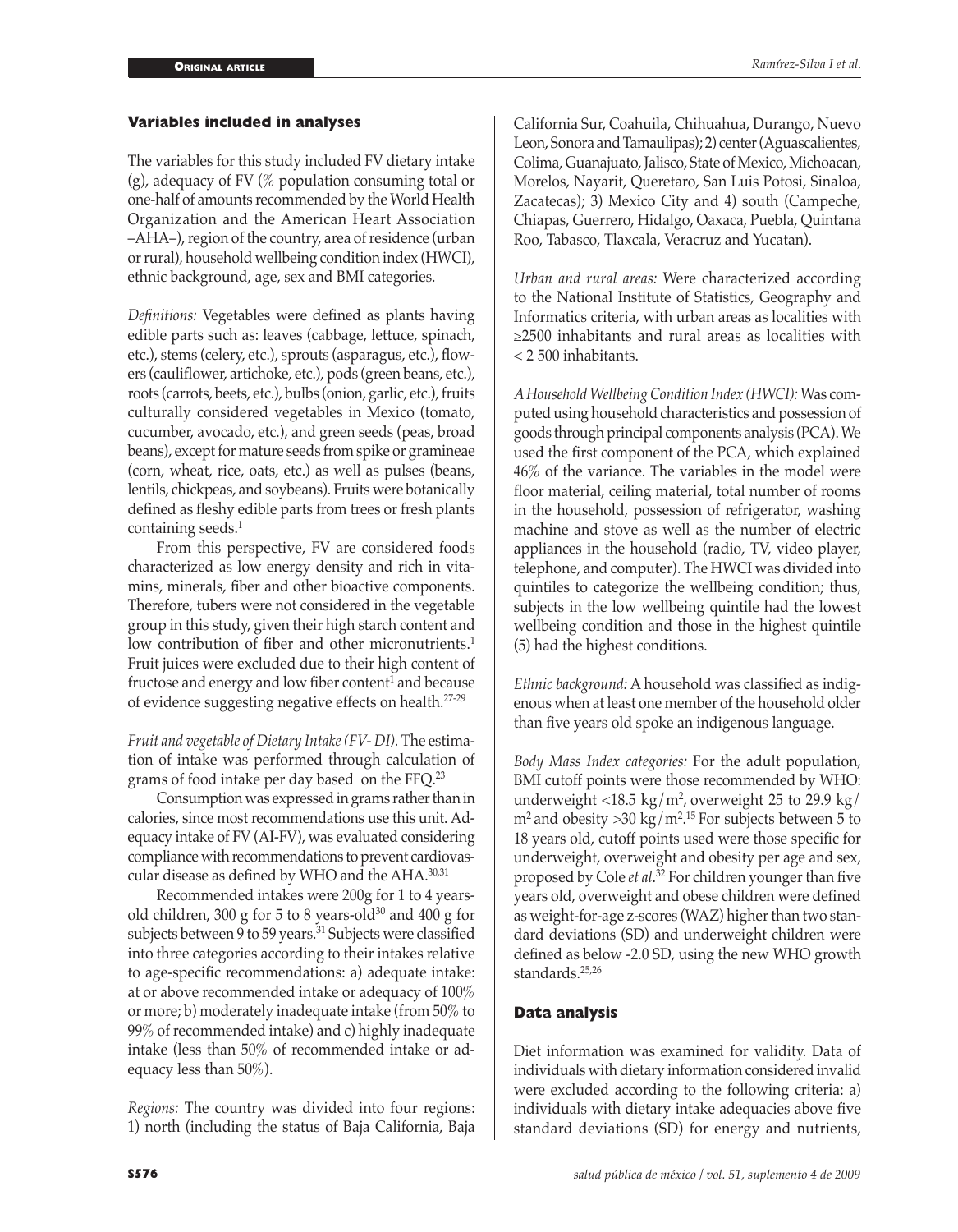according to estimated average requirements by age and sex, considering physical activity, b) individuals having dietary adequacies lower than 25% of the total daily energy intake; and c) individuals with FV intake (in grams) higher than five standard deviations (intakes considered implausible). Pregnant and breastfeeding women were excluded from the analyses. Average FV-DI and proportion of the population who attained the recommendation were estimated for each age group according to sociodemographic and BMI categories characteristics.

FV-DI intakes were log-transformed to obtain a normal distribution.

Adjusted FV mean intakes and proportion of subjects who complied with recommended intakes AI-FV were estimated using multiple linear regressions and ordinal models, respectively. In both cases, models adjusted for potentially confounding variables (age, sex and HWCI). Statistical tests for the differences among categories of the variables studied were performed using these models. To adjust for the study design, the SVY module in STATA was employed. Statistical significance was stated at a *p<* 0.05.

## Results

We analyzed a total of 3 224 children 1-4 years old, 8 294 children 5-11 years old, 7 722 adolescents 12 to 18 years old and 16 349 adults 19 to 59 years old, representing: 7 072 563, 14 802 442, 16 422 791, and 48 908 755 people for each age group, respectively (Table I and II). Table I also shows the sample sizes for all the categories of the variables for which information on intake is presented. For most categories large sample sizes are observed. The smaller samples are found, as expected, in children < 5 years of age. For most categories in this age group sample sizes are above 380. However, relatively small sample sizes (*n* < 150) are found in Mexico City (*n*= 149), and in the overweight (*n*= 128), obesity (*n*= 62) and underweight (*n*= 50) categories. For school-age children, the only category with sample size < 150 is the underweight category (*n*= 117). For adolescents, the only category with less than 150 cases is the underweight category (*n*= 87) and for adults, none of the categories had  $<$  150 cases.

#### **Fruit and vegetable intake and adequacy**

Tables I and II describe daily FV dietary intake by age group, according to sociodemographic and BMI categories. In all age groups fruit intake was substantially higher compared to vegetable intake, with 61.3 g *vs*. 26.2 g for preschool children, 68.9 g *vs*. 34.2 g for school

children, 72.9 g *vs*. 43.4 g for adolescents, and 65.8 g *vs*. 56.8 g for adults, respectively. The total amount of FV-DI for each age group is far below recommended intakes. The percentage of subjects with AI-FV was: 30.8% of preschool-age children, 17.0% of school-age children, 19.2% of adolescents and 24.2% of adults.

Results on FV-DI (g) as well as proportions of the AI-FV are presented below by age category.

*Preschool-age children:* Children from the northern region reported a significantly lower fruit intake compared to children from the south (50.5 *vs*. 65.2 g, respectively; *p<* 0.05). Urban children reported a significantly higher fruit intake compared to children living in rural settings (65.6 *vs*. 53.1 g; *p<* 0.05). Fruit intake had a progressive and significant increase from HWCI quintile 1 to 4 (49.2 g to 85.1 g; *p<* 0.05). Children aged 3 (70.5 g) and 4 (66.3g) years old reported a significantly higher fruit intake compared to children aged 1 year old (47.5 g;  $p<0.05$ ).

Preschool children living in Mexico City reported the highest vegetable intake (31.9 g) compared to the other regions of the country, while children from the north reported a significantly lower vegetable intake (21.3 g) compared to their counterparts from the other regions (*p<* 0.05). A progressive increase in vegetable intake was observed as HWCI improved (*p<* 0.05). A significantly higher vegetable intake was observed among children with adequate BMI (26.8 g)compared to obese children (17.3 g; p< 0.05). Older children reported a significantly higher vegetable intake compared to younger children (29.0 *vs*. 22.3 g, respectively; *p<* 0.05) (Table I).

Total AI-FV followed the same pattern as FV-DI. Children from the north reported lower AI-FV (28.7%) than children from Mexico City (32.2%; p< 0.05), although differences between center and south were not statistically significant. AI-FV was lower in the first two quintiles of HWCI relative to the upper quintiles (*p<* 0.05) and a trend of higher intake with higher HWCI was evident (Figure 1).

*School-age children:* Children aged 5 to 11 years living in the north present the lowest fruit intake (53.1 g) compared to children from the other regions (*p<* 0.05) and in particular to children from Mexico City, who presented the highest fruit intake (84. 7 g; *p<* 0.05). Fruit intake among children from the lowest HWCI was the lowest (57.2 g) compared to the better-off group (81.6 g) (*p<* 0.001) and to the intermediate quintiles (*p<* 0.05). Fruit intake in children aged 5 years old was the highest (75.9 g) compared to children aged 9 and 11 years old which reported the lowest fruit intake (62.9 g and 62.5 g, respectively, *p<* 0.08) (Table I).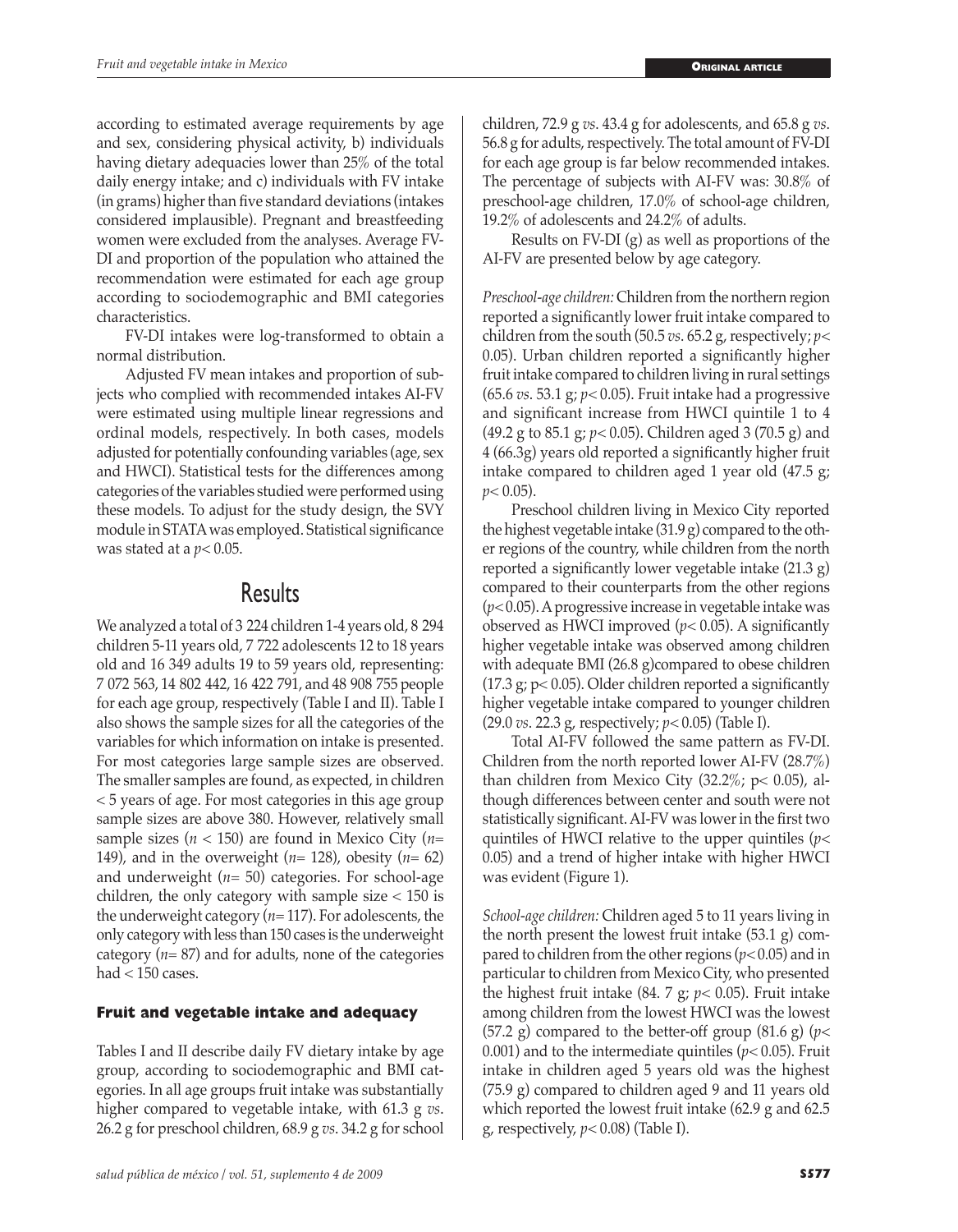|                                  |                |                 | $\mathsf{n}$ | Dietary intake*   |        |       |                          |                    |        |      |                          |  |
|----------------------------------|----------------|-----------------|--------------|-------------------|--------|-------|--------------------------|--------------------|--------|------|--------------------------|--|
| Variables                        |                | N               |              | Fruits<br>Mean    |        |       |                          | Vegetables         |        |      |                          |  |
|                                  | Categories     |                 |              |                   | 95% CI |       | Þ                        | Mean               | 95% CI |      | Þ                        |  |
| Pre-school children              |                | 7 072 563       | 3 2 2 4      | 61.3              | 56.1   | 67.1  |                          | 26.2               | 24.4   | 28.0 |                          |  |
| Region <sup>‡</sup>              | North          | 383 296         | 523          | 50.5              | 41.2   | 61.9  | ä,                       | 21.3               | 17.9   | 25.2 | ä,                       |  |
|                                  | Center         | 2   87 8   7    | 1244         | 60.0              | 50.8   | 70.9  | 0.18                     | 27.5               | 24.4   | 31.1 | < 0.01                   |  |
|                                  | Mexico city    | 132 571         | 149          | 69.2              | 50.6   | 94.7  | 0.10                     | 31.9               | 25.7   | 39.5 | < 0.01                   |  |
|                                  | South          | 2 368 879       | 308          | 65.2              | 58.4   | 72.9  | 0.03                     | 25.6               | 23.2   | 28.3 | < 0.01                   |  |
| Area‡                            | Urban          | 5 134 308       | 828          | 65.6              | 59.I   | 72.9  | $\overline{\phantom{a}}$ | 27.3               | 25.0   | 29.9 |                          |  |
|                                  | Rural          | 938 255         | 1396         | 53.1              | 44.8   | 62.9  | 0.04                     | 23.7               | 20.9   | 26.9 | < 0.01                   |  |
| Ethnic background‡               | Indigenous     | 792 714         | 481          | 67.3              | 52.1   | 87.0  | $\blacksquare$           | 28.4               | 24.2   | 33.4 |                          |  |
|                                  | Non-indigenous | 6 279 849       | 2 7 4 3      | 60.3              | 54.8   | 66.5  | 0.45                     | 25.7               | 23.8   | 27.8 | 0.3                      |  |
| Wellbeing condition <sup>§</sup> | Quintile I     | 432 769         | 863          | 49.2 <sup>a</sup> | 41.1   | 59.0  | 0.19                     | 22.8 <sup>a</sup>  | 20.2   | 25.7 | < 0.01                   |  |
|                                  | Quintile 2     | 452   40        | 767          | 54a               | 44.0   | 66.4  | 0.44                     | 24.1 <sup>b</sup>  | 20.6   | 28.3 | 10.0                     |  |
|                                  | Quintile 3     | 479 413         | 699          | 73.8 <sup>b</sup> | 62.8   | 86.6  | 0.26                     | 25.2               | 21.4   | 29.7 | < 0.01                   |  |
|                                  | Quintile 4     | 333 704         | 506          | 85.1 <sup>b</sup> | 73.4   | 98.7  | 0.04                     | 30.7               | 26.4   | 35.8 | < 0.01                   |  |
|                                  | Quintile 5     | 374 537         | 389          | 61.5              | 47.I   | 80.4  | ä,                       | 35.0               | 29.6   | 41.4 |                          |  |
| BMI categories‡                  | Normal         | 6 629 201       | 2 9 8 4      | 61.4              | 56.0   | 67.3  | $\overline{\phantom{a}}$ | 26.8               | 25.0   | 28.7 |                          |  |
|                                  | Overweight     | 234 693         | 128          | 61.2              | 43.6   | 86.I  | 0.99                     | 19.2               | 11.6   | 31.8 | 0.2                      |  |
|                                  | Obesity        | 126 892         | 62           | 68.0              | 37.7   | 122.5 | 0.74                     | 17.3               | 8.7    | 34.2 | 0.04                     |  |
|                                  | Underweight    | 81777           | 50           | 42.8              | 22.7   | 80.7  | 0.26                     | 16.1               | 10.4   | 25.0 | 0.2                      |  |
| $Sex^{\#}$                       | Male           | 3 562 563       | 1661         | 60.3              | 53.2   | 68.3  | ÷,                       | 26.2               | 23.8   | 28.9 |                          |  |
|                                  | Female         | 3 5 1 0 0 0 0 0 | 563          | 62.3              | 55.0   | 70.6  | 0.73                     | 26.0               | 23.6   | 28.6 | 0.9                      |  |
| Age (years) <sup>&amp;</sup>     |                | 478 344         | 614          | 47.5              | 40.I   | 56.2  | ä,                       | 22.3               | 19.0   | 26.2 |                          |  |
|                                  | $\overline{2}$ | 644 199         | 774          | 57.4              | 47.6   | 69.3  | 0.15                     | 26.4               | 22.8   | 30.4 | 0.12                     |  |
|                                  | 3              | 2 041 914       | 881          | 70.5              | 59.6   | 83.4  | 0.00                     | 25.9               | 22.5   | 29.8 | 0.16                     |  |
|                                  | 4              | 908 106         | 955          | 66.3              | 55.4   | 79.4  | 0.01                     | 29.0               | 26.0   | 32.4 | 0.01                     |  |
| School-age children              |                | 14 802 442      | 8 2 9 4      | 68.9              | 64.3   | 74.0  |                          | 34.2               | 32.4   | 36.2 |                          |  |
|                                  | North          | 2 677 706       | 298          | 53.1              | 44.3   | 63.7  | L,                       | 28.6               | 25.7   | 31.9 | $\blacksquare$           |  |
|                                  | Center         | 4 691 854       | 3 1 7 5      | 67.9a             | 61.3   | 75.2  | 0.02                     | 32.8 <sup>a</sup>  | 30.1   | 35.7 | 0.05                     |  |
| Region‡                          | Mexico City    | 2 303 233       | 321          | 84.7 <sup>b</sup> | 69.9   | 102.5 | < 0.01                   | 49.3 <sup>b</sup>  | 42.3   | 57.5 | < 0.01                   |  |
|                                  | South          | 5 129 649       | 3 500        | 72.7 <sup>a</sup> | 65.4   | 80.7  | < 0.01                   | 33.8 <sup>ab</sup> | 31.19  | 36.6 | 0.01                     |  |
|                                  | Urban          | 10410184        | 4 4 7 3      | 69.1              | 63.3   | 75.5  | ÷,                       | 35.6               | 33.3   | 29.3 |                          |  |
| Area‡                            | Rural          | 4 392 258       | 3 8 2 1      | 68.7              | 60.8   | 77.5  | 0.93                     | 31.9               | 29.3   | 34.7 | 0.04                     |  |
|                                  | Indigenous     | 832 577         | 306          | 72.0              | 59.2   | 87.6  | $\blacksquare$           | 31.9               | 26.9   | 37.9 | $\blacksquare$           |  |
| Ethnic background <sup>‡</sup>   | Non-indigenous | 12 969 865      | 6 9 8 8      | 68.4              | 63.3   | 73.8  | 0.64                     | 34.7               | 32.9   | 36.7 | 0.34                     |  |
| Wellbeing condition <sup>§</sup> | Quintile 1     | 3 007 939       | 2151         | 57.2 <sup>a</sup> | 48.5   | 67.5  | < 0.01                   | $27.0^{\circ}$     | 23.8   | 30.6 | < 0.01                   |  |
|                                  | Quintile 2     | 2 969 880       | 2 1 2 8      | 70.2 <sup>b</sup> | 61.8   | 79.8  | 0.09                     | $34.0^{b}$         | 30.6   | 37.8 | 10.0                     |  |
|                                  | Quintile 3     | 3 074 397       | 1776         | 72.1 <sup>b</sup> | 63.0   | 82.5  | 0.19                     | $35.1^{bc}$        | 32.2   | 38.3 | < 0.01                   |  |
|                                  | Quintile 4     | 2831089         | 1246         | 79.2 <sup>b</sup> | 68.5   | 91.6  | 0.77                     | 40.0 <sup>d</sup>  | 35.9   | 44.6 | 0.07                     |  |
|                                  | Quintile 5     | 2919137         | 993          | 81.6              | 71.5   | 93.1  | $\overline{\phantom{a}}$ | 46.5               | 40.8   | 53.1 | $\overline{\phantom{a}}$ |  |
| BMI categories <sup>§</sup>      | Normal         | 10815549        | 6 175        | 68.8              | 63.8   | 74.3  | L.                       | 34.3               | 32.3   | 36.4 | ä,                       |  |
|                                  | Overweight     | 2 438 715       | 358          | 67.1              | 57.4   | 78.4  | 0.75                     | 35.2               | 31.3   | 39.6 | 0.68                     |  |
|                                  | Obesity        | 335 308         | 644          | 70.7              | 57.0   | 87.7  | 0.81                     | 31.5               | 26.9   | 36.9 | 0.29                     |  |
|                                  | Underweight    | 212870          | 117          | 85.5              | 62.8   | 116.3 | 0.17                     | 39.3               | 30.6   | 50.4 | 0.29                     |  |
| $Sex^{\#}$                       | Male           | 7 328 030       | 4   10       | 66.9              | 61.2   | 73.1  | ÷,                       | 33.2               | 30.9   | 35.6 |                          |  |
|                                  | Female         | 7 474 412       | 4   84       | 71.0              | 64.9   | 77.8  | 0.28                     | 35.3               | 32.9   | 37.9 | 0.17                     |  |
|                                  | $\overline{5}$ | 769 808         | 903          | 75.9              | 65.2   | 88.6  | ÷,                       | 33.7               | 29.6   | 38.2 |                          |  |
|                                  | 6              | 87  805         | 1029         | 73.9              | 63.2   | 86.6  | 0.80                     | 31.7               | 27.9   | 36.0 | 0.51                     |  |
|                                  | 7              | 854 811         | 1064         | 77.9a             | 65.1   | 93.0  | 0.82                     | 32.4               | 27.9   | 37.7 | 0.71                     |  |
| Age (years) <sup>&amp;</sup>     | 8              | 2 087 778       | 1159         | 65.1              | 56.2   | 75.5  | 0.14                     | 35.1               | 31.0   | 39.6 | 0.64                     |  |
|                                  | 9              | 2 559 947       | 387          | 62.9 <sup>b</sup> | 53.9   | 73.5  | 0.07                     | 33.6               | 30.1   | 37.4 | 0.97                     |  |
|                                  | 10             | 2 3 2 5 0 8 6   | 1371         | 71.2              | 62.7   | 80.9  | 0.53                     | 34.2               | 31.16  | 37.6 | 0.82                     |  |
|                                  | П              | 2 333 207       | 381          | 62.5              | 53.4   | 73.I  | 0.08                     | 38.3               | 34.6   | 42.5 | 0.10                     |  |

#### **Table I Fruit and vegetable of dietary intake among pre-school and school children by sociodemographic characteristics. ENSANUT 2006**

\* Fruits and vegetables dietary intake of in grams<br>\* Mean FV of dietary intake adjusted by wellbeing condition, sex, age and effect of study design<br>\* Mean FV of dietary intake adjusted by sex, age and effect of study desi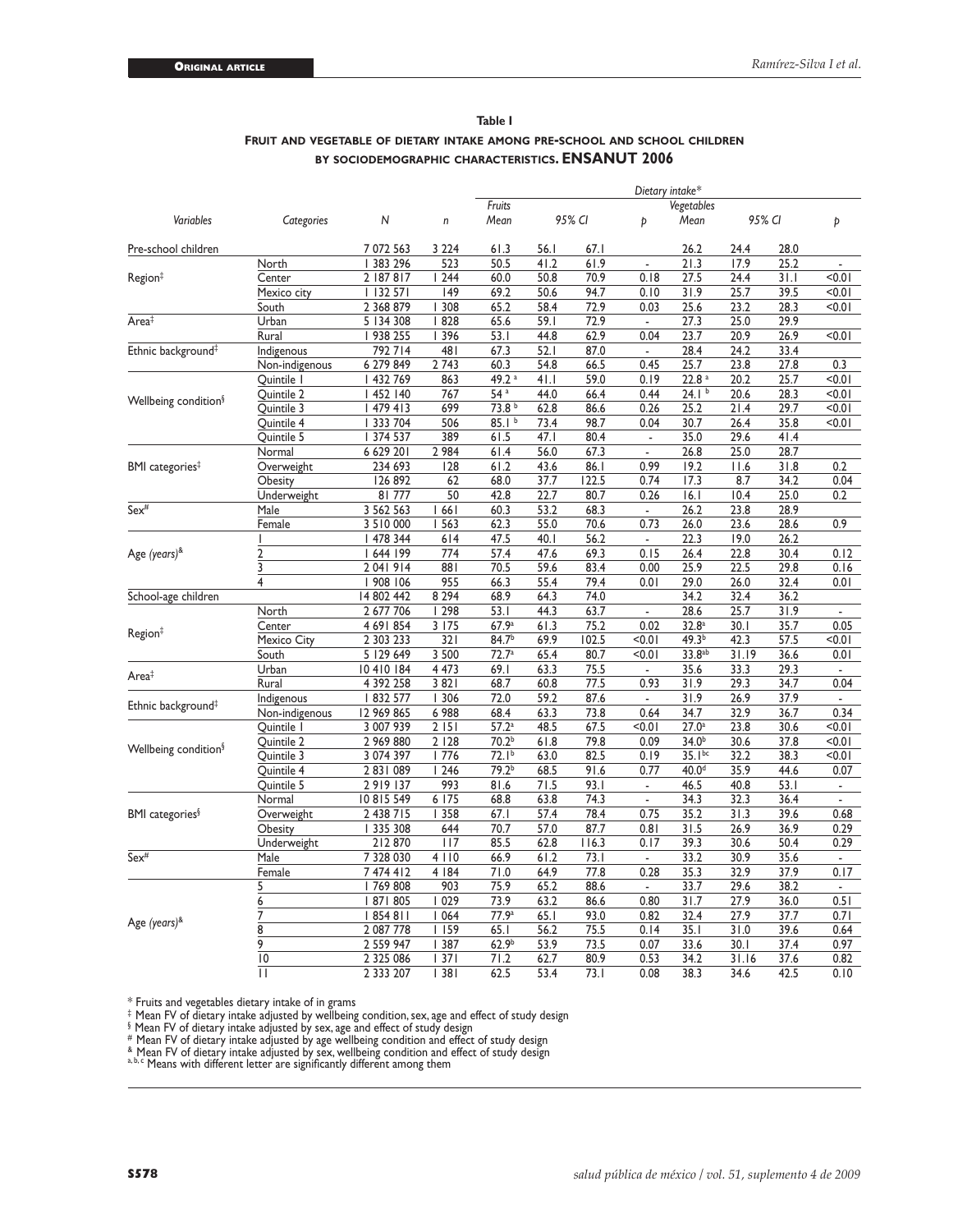

\* Reference variable

‡ *p<* 0.05: Significant difference compared to reference variable

a, b, c: Proportions with different letters are significantly different among them

#### **Figure 1. Pre-school (A) and school children (B) distributions of adequate percentage according to recommendations. ENSANUT 2006**

Vegetable intake was significantly lower in children living in the north (28.6 g) relative to the other three regions (*p<* 0.05). Children living in Mexico City had higher intakes (49.3 g) than those living in the north (28.6 g) and the center (32.8 g; *p<* 0.05). Urban schoolage children reported a significantly higher vegetable

intake than rural children (35.6 g *vs*. 31.9 g; *p<* 0.05). A significant and progressive increase in vegetable intake was observed as HWCI improved (27.0 g for quintile 1 *vs* 46.5 g for quintile 5; *p<* 0.05) (Table I).

The lowest adequacy of FV intake was reported among children living in the north (14.2%) relative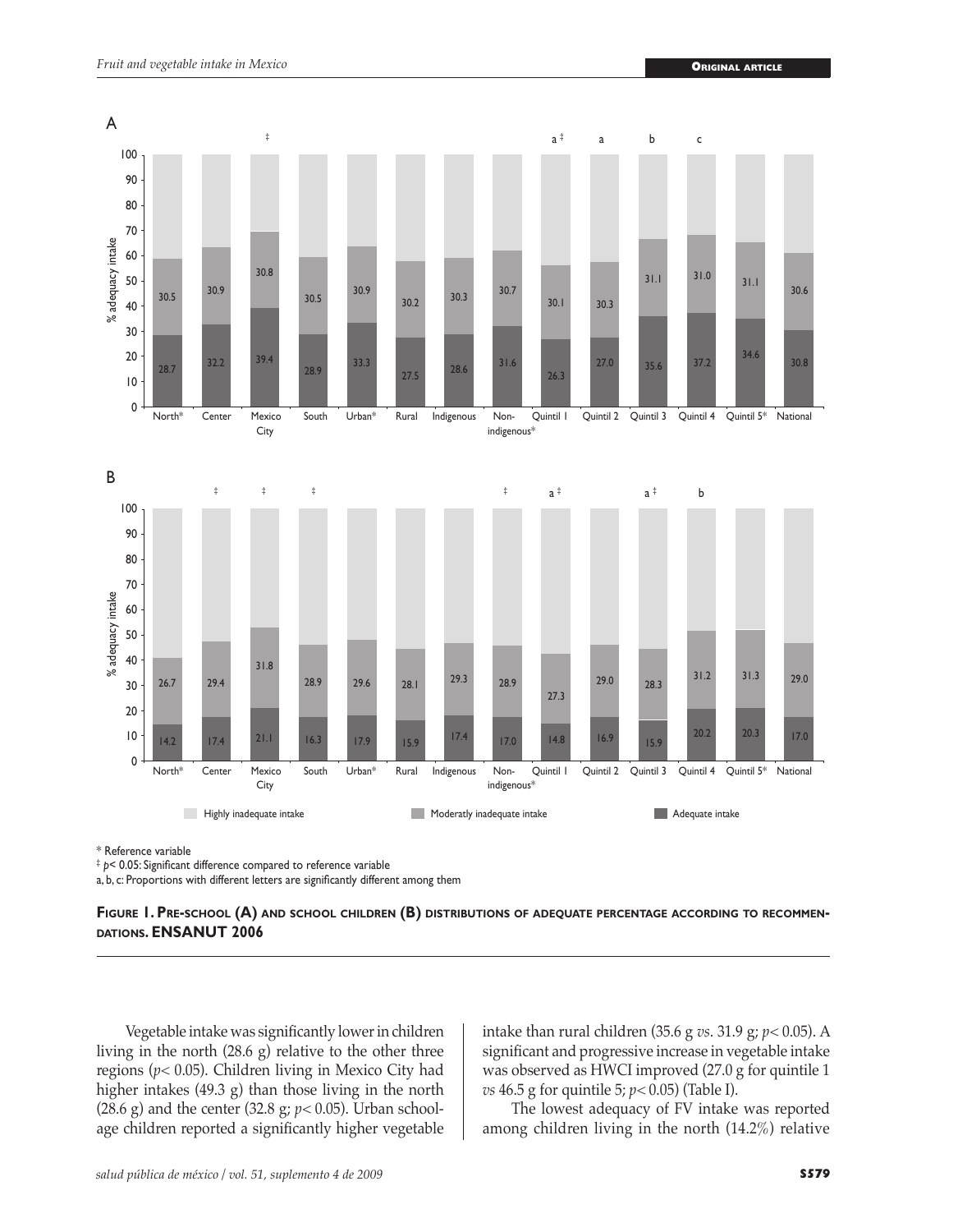to the center, Mexico City and the south (*p<* 0.05). Indigenous children had a significantly slightly higher AI-FV compared to non-indigenous children, and the difference was statistically significant (17.4% *vs*. 17.0%, respectively; *p<* 0.05). Better-off children (quintile 5) reported higher adequacy intake than worst-off children (quintiles 1 and 3; *p<* 0.05) and a trend of higher intake with higher HWCI was evident (Figure 1).

*Adolescents:* Fruit intake was substantially lower in the north (48.7 g) compared to the other regions of the country (center, 77.2 g; Mexico City, 75.2 g; and south, 81.9g; *p<* 0.05). Surprisingly, indigenous adolescents, a group that lives in poverty, reported a significantly higher fruit intake (87.3 g) than non-indigenous adolescents (70.6 g; *p<* 0.05). Eighteen year-old adolescents had significantly lower intakes than adolescents from other age groups (*p<* 0.05).

Vegetable intake in the north (35.7 g) was significantly lower than intake in the center (44.7 g), Mexico City (50.2 g) and the south (43.1 g; *p<* 0.05). A significant and progressive increase in vegetable intake was documented from quintile 1 (36.1 g) to quintile 4 (52.5 g; *p<* 0.05) (Table II).

Adolescents from the north of the country reported lower adequacy of FV intake (15.9%; *p<* 0.05) compared to adolescents from the other regions (center, 19.0%; Mexico City, 22.2%; and the south, 20.2%). Adolescents from quintile 1 (16.6%) reported lower AI-FV relative to adolescents from quintile 4 (22.6%) and 5 (21.1%; *p<* 0.05) (Figure 2).

*Adults:* Fruit intake was significantly lower in subjects living in the north (45.7 g) compared to the other regions of the country ( $p$  <center, 67.3 g; Mexico City, 68.2 g; and south, 75.9 g; *p<* 0.05). Fruit intake significantly and progressively increased from quintile 1 (55.4 g) to 5 (101.9 g). All differences with the highest quintile were statistically significant (*p<* 0.05). Overweight subjects consumed a significantly higher fruit intake than obese adults (74.1 g *vs*. 61.9 g, respectively; *p<* 0.05). A significantly higher intake of fruit was observed among women (75.5 g) compared to men (52.3 g; *p<* 0.05). Fruit intake significantly and progressively increased with age (19 to 29 years old, 53.4 g; 30 to 39 years old, 69 g; 40 to 59 years old, 74.1 g). Differences between the youngest and all other groups were statistically significant  $(p<0.05)$  (Table II).

Adults living in the north (49.9 g) reported a significantly lower vegetable intake compared to those living in the center (59.8 g), Mexico City (61.5 g) and the south (56.2 g;  $p < 0.05$ ). There was a significant and

progressive increase in vegetable intake form quintile 1 (43.2 g) to quintile 5 (87.2 g; *p<* 0.05). Overweight adults reported a significantly higher vegetable intake (60.5 g) than underweight adults (37.8 g; *p<* 0.05). Women's vegetable intake (61.2g) was significantly higher than men's 50.2 g; *p<* 0.05). Adults aged 19 to 29 years old reported a significantly lower vegetable intake (47.1 g) compared to older adults (*p<* 0.05) and adults between 40 to 49 years old reported a significantly higher vegetable intake compared to their counterparts (63.2 g; *p<* 0.05) (Table II).

Subjects with the lowest percentages of AI-FV were found in the north (20.4%) and in the low HWCI (19.6%); compared to their counterparts (*p<* 0.05). A clear trend of higher intake with higher HWCI was observed (Figure 2).

In summary, the overall results show consistent FV intake patterns across age categories for regions and wellbeing conditions. Residents from the northern region of the country had the lowest average intake of both fruits and vegetables compared with all other regions, for all age groups. In general, amounts of both fruits and vegetables consumed among those in the poor (lower HWCI) quintiles were inferior to those in the high HWCI quintiles. An exception was fruit intake in adolescents, where no differences among HWCI quintiles were observed.

Differences in intakes among categories of other variables were not consistent across age groups. Intakes in rural areas were lower than in urban areas in children less than five years old (of both fruits and vegetables) and in school-age children (only of vegetables). In contrast, fruit intake in adolescents was lower in urban relative to rural areas. Intakes of both fruits and vegetables were lower at younger ages in children less than 5 years old ( $\leq$  2 years *vs*.  $\geq$  3 years) and adults ( $\lt$  29 years *vs*.  $\geq$  30 years) and vegetable intake was also lower in younger adolescents (12 years *vs*. 13 and 14 years). In contrast, for adolescents, older subjects had lower fruit intakes than younger subjects (18 years *vs*. 12, 16 and 17 years). Female adults had higher FV-DI but not female children. Intakes were similar in indigenous and non-indigenous populations, with the only exception being fruit intake, which was lower in non-indigenous adolescents. Patterns were not consistent for BMI categories.

Large percentages of subjects with highly inadequate intakes of FV (less than 50% of the recommended intake) were observed in all age groups. The proportions with highly inadequate intakes were about 40% in preschool-age children, between 50 and 60% in schoolage children and adolescents, and between 40 and 50% in adults.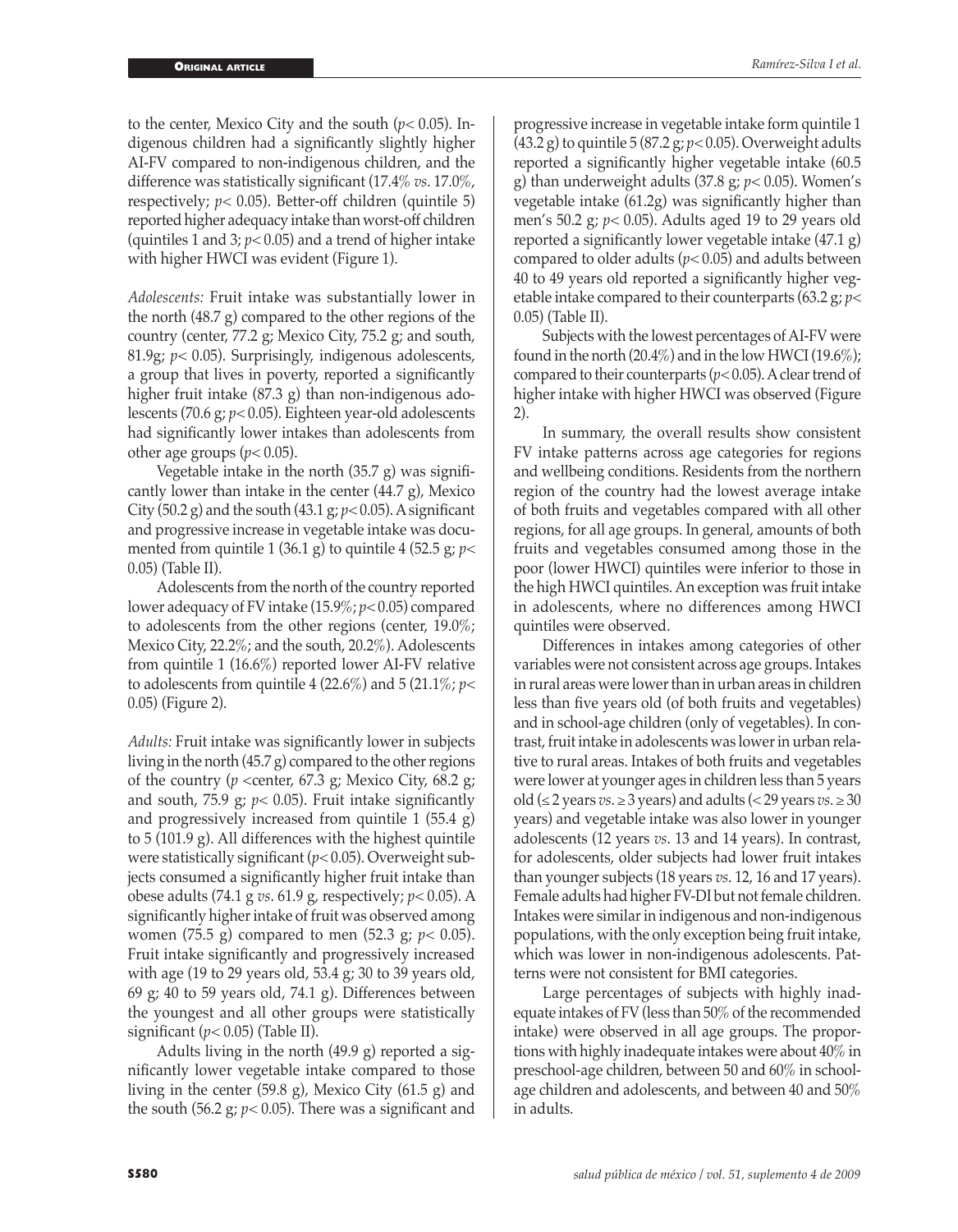#### **Table II Fruit and vegetables of dietary intakes among adolescents and adults by sociodemographic characteristics. ENSANUT 2006**

|                                                                    | Categories     |               | n       | Dietary intake*    |                  |       |                |                   |        |      |                          |  |
|--------------------------------------------------------------------|----------------|---------------|---------|--------------------|------------------|-------|----------------|-------------------|--------|------|--------------------------|--|
|                                                                    |                |               |         |                    | Fruits<br>95% CI |       |                | Vegetables        |        |      |                          |  |
| Variables                                                          |                | Ν             |         | Mean               |                  |       | Þ              | Mean              | 95% CI |      | Þ                        |  |
| Adolescents                                                        |                | 16 422 791    | 7722    | 72.9               | 67.4             | 78.71 |                | 43.4              | 41.1   | 45.7 |                          |  |
| Region <sup>‡</sup>                                                | North          | 3 0 2 6 1 5   | 1280    | 48.7               | 41.3             | 57.6  | L,             | 35.7              | 31.9   | 40.1 | L                        |  |
|                                                                    | Center         | 5 365 719     | 3012    | 77.2               | 67.9             | 87.8  | < 0.01         | 44.7              | 40.4   | 49.6 | < 0.01                   |  |
|                                                                    | Mexico City    | 2 548 316     | 292     | 75.2               | 58.3             | 96.8  | < 0.01         | 50.2              | 42.9   | 58.7 | < 0.01                   |  |
|                                                                    | South          | 5 482 141     | 3 1 3 8 | 81.9               | 72.5             | 92.6  | < 0.01         | 43.1              | 40.1   | 46.4 | < 0.01                   |  |
| Area‡                                                              | Urban          | 11 907 018    | 4 2 9 4 | 69.1               | 62.7             | 76.0  |                | 43.1              | 40.3   | 46.1 | ÷                        |  |
|                                                                    | Rural          | 4 5 1 5 7 7 3 | 3 4 2 8 | 81.I               | 71.5             | 92.0  | 0.05           | 43.2              | 39.3   | 47.5 | 0.96                     |  |
| Ethnic background <sup>#</sup>                                     | Indigenous     | 884 836       | 1170    | 87.3               | 73.4             | 103.7 |                | 43.8              | 38.4   | 50.1 |                          |  |
|                                                                    | Non-indigenous | 14 537 955    | 6 5 5 2 | 70.6               | 64.9             | 76.9  | 0.04           | 43.0              | 40.7   | 45.5 | 0.78                     |  |
| Wellbeing condition <sup>§</sup>                                   | Quintile I     | 3 286 293     | 2018    | 64.2               | 54.I             | 75.1  | 0.32           | 36.1 <sup>a</sup> | 32.9   | 39.6 | < 0.01                   |  |
|                                                                    | Quintile 2     | 3 3 3 4 2 9   | 2047    | 76.2               | 65.6             | 88.6  | 0.7            | 43.1 <sup>b</sup> | 39.2   | 47.4 | < 0.01                   |  |
|                                                                    | Quintile 3     | 3 250 024     | 1480    | 76.6               | 67.5             | 86.6  | 0.66           | 42.9 <sup>b</sup> | 37.9   | 48.6 | < 0.01                   |  |
|                                                                    | Quintile 4     | 3 3 1 9 4 0 2 | 1249    | 81.2               | 67.2             | 98.I  | 0.41           | $52.5^{bc}$       | 48.3   | 57.1 | 0.5                      |  |
|                                                                    | Quintile 5     | 3 228 643     | 928     | 72.7               | 60.0             | 88.2  | ÷.             | 49.7              | 42.7   | 57.9 | ÷                        |  |
| BMI categories <sup>‡</sup>                                        | Normal weight  | 10 487 617    | 4 9 4 9 | 74.8               | 68.0             | 82.2  | L,             | 44.8              | 42.2   | 47.4 | $\blacksquare$           |  |
|                                                                    | Overweight     | 3 43   4      | 568     | 69.4               | 59.7             | 80.7  | 0.4            | 40.8              | 35.7   | 46.7 | 0.2                      |  |
|                                                                    | Obesity        | 314 969       | 654     | 67.1               | 52.9             | 85.2  | 0.4            | 41.9              | 35.4   | 49.5 | 0.5                      |  |
|                                                                    | Underweight    | 188 969       | 87      | 63.1               | 35.4             | 112.3 | 0.6            | 27.4              | 18.6   | 40.3 | < 0.01                   |  |
|                                                                    | Male           | 8 2 68 5 89   | 3 9 0 5 | 70.8               | 63.2             | 79.2  | $\blacksquare$ | 41.5              | 38.2   | 44.2 | ÷,                       |  |
| Sex <sup>#</sup>                                                   | Female         | 8 154 202     | 3817    | 74.9               | 67.4             | 83.1  | 0.5            | 45.3              | 42.2   | 48.6 | 0.05                     |  |
| Age (years) <sup>&amp;</sup>                                       | 2              | 2 360 098     | 1239    | 81.1               | 68.3             | 95.7  | $\blacksquare$ | 38.8              | 34.5   | 43.8 |                          |  |
|                                                                    | 13             | 3 083 748     | 1407    | 74.6               | 64.4             | 86.4  | 0.5            | 45.4              | 40.5   | 50.9 | 0.05                     |  |
|                                                                    | 4              | 2 507 994     | 1232    | 73.2               | 59.3             | 90.5  | 0.5            | 45.5              | 41.1   | 50.3 | 0.05                     |  |
|                                                                    | 15             | 2 571 901     | 1113    | 75.7               | 63.1             | 90.9  | 0.6            | 41.1              | 36.5   | 46.3 | 0.50                     |  |
|                                                                    | 16             | 2 027 100     | 990     | 80.0 <sup>a</sup>  | 67.2             | 95.3  | 0.9            | 43.4              | 35.6   | 52.9 | 0.34                     |  |
|                                                                    | 17             | 802   18      | 880     | 71.9 <sup>a</sup>  | 59.5             | 86.9  | 0.4            | 45.2              | 39.8   | 51.6 | 0.08                     |  |
|                                                                    | 18             | 2 069 832     | 861     | 52.9 <sup>b</sup>  | 39.8             | 70.2  | 0.01           | 42.9              | 37.2   | 49.6 | 0.28                     |  |
| <b>Adults</b>                                                      |                | 48 908 755    | 16 349  | 65.8               | 61.4             | 70.5  |                | 56.8              | 54.3   | 59.4 |                          |  |
|                                                                    | North          | 9 760 146     | 3 0 4 5 | 45.7               | 40.0             | 52.2  | ÷.             | 49.9              | 45.6   | 54.5 | L,                       |  |
| Region <sup>‡</sup>                                                | Center         | 14 599 263    | 6 178   | 67.3               | 59.0             | 76.7  | < 0.01         | 59.8              | 55.5   | 64.3 | < 0.01                   |  |
|                                                                    | Mexico City    | 9 9 3 6 8 1   | 702     | 68.2               | 56.3             | 82.7  | < 0.01         | 61.5              | 53.9   | 70.2 | < 0.01                   |  |
|                                                                    | South          | 14 615 665    | 6 4 2 4 | 75.9               | 69.3             | 83.1  | < 0.01         | 56.2              | 52.4   | 60.3 | < 0.01                   |  |
| Area <sup>‡</sup>                                                  | Urban          | 39 427 895    | 9 6 4 7 | 64.6               | 59.6             | 70.0  | $\overline{a}$ | 58.I              | 55.0   | 61.3 | $\overline{\phantom{a}}$ |  |
|                                                                    | Rural          | 9 480 860     | 6702    | 68.9               | 59.6             | 79.6  | 0.45           | 53.6              | 49.5   | 58.0 | 0.10                     |  |
| Ethnic background <sup>#</sup><br>Wellbeing condition <sup>§</sup> | Indigenous     | 4 305 338     | 2 3 4 5 | 69.9               | 56.7             | 86.2  | ÷,             | 58.4              | 51.9   | 65.7 | $\overline{a}$           |  |
|                                                                    | Non-indigenous | 44 603 417    | 14 004  | 65.2               | 60.6             | 70.1  | 0.53           | 56.5              | 53.9   | 59.4 | 0.62                     |  |
|                                                                    | Quintile I     | 9 807 378     | 5 5 9 1 | $55.4^a$           | 48.5             | 63.1  | < 0.01         | 43.2 <sup>a</sup> | 39.9   | 46.8 | < 0.01                   |  |
|                                                                    | Quintile 2     | 9811916       | 4 0 5 3 | 65.8 <sup>b</sup>  | 57.8             | 74.9  | < 0.01         | $58.5^{b}$        | 53.7   | 63.7 | < 0.01                   |  |
|                                                                    | Quintile 3     | 9 747 321     | 2 9 6 8 | 68.9 <sup>b</sup>  | 61.0             | 77.9  | < 0.01         | $61.3^{bc}$       | 55.8   | 67.4 | < 0.01                   |  |
|                                                                    | Quintile 4     | 10 107 607    | 2 2 3 7 | 75.3 <sup>b</sup>  | 63.9             | 88.7  | < 0.01         | 78.1 <sup>d</sup> | 70.9   | 85.9 | 0.13                     |  |
|                                                                    | Quintile 5     | 9 434 533     | 1500    | 101.9              | 87.6             | 118.5 | $\blacksquare$ | 87.2              | 78.9   | 96.4 | $\blacksquare$           |  |
|                                                                    |                |               |         |                    |                  |       |                |                   |        |      |                          |  |
| BMI categories <sup>#</sup>                                        | Normal weight  | 13 076 438    | 4 4 5 9 | 64.2               | 56.3             | 73.1  | $\overline{a}$ | 54.8              | 50.6   | 59.4 | ä,                       |  |
|                                                                    | Overweight     | 17 944 666    | 5910    | 74.1 <sup>a</sup>  | 66.9             | 82.2  | 0.06           | 60.5 <sup>a</sup> | 56.6   | 64.7 | 0.05                     |  |
|                                                                    | Obesity        | 14 209 020    | 4 6 8 4 | 61.9 <sup>b</sup>  | 55.6             | 69.0  | 0.67           | $56.5^{ab}$       | 52.6   | 60.6 | 0.57                     |  |
|                                                                    | Underweight    | 654815        | 175     | 31.9 <sup>ab</sup> | 12.5             | 81.4  | 0.15           | 37.8 <sup>b</sup> | 24.5   | 58.2 | 0.10                     |  |
| Sex <sup>#</sup>                                                   | Male           | 19 756 232    | 6 1 6 9 | 52.3               | 47.4             | 57.8  | ÷.             | 50.2              | 46.7   | 54.1 | ä,                       |  |
|                                                                    | Female         | 29 152 523    | 10 180  | 75.5               | 69.3             | 82.3  | < 0.01         | 61.2              | 58.2   | 64.3 | < 0.01                   |  |
|                                                                    | 19-29          | 14 290 585    | 4513    | 53.4               | 47.3             | 60.2  | ä,             | 47.1              | 43.7   | 50.8 | ä,                       |  |
| Age (years) <sup>&amp;</sup>                                       | 30-39          | 14 190 517    | 5 3 0 4 | 69.0               | 61.8             | 77.1  | < 0.01         | 62.0              | 57.9   | 66.4 | < 0.01                   |  |
|                                                                    | 40-49          | 11850981      | 4015    | 74. I              | 64.9             | 84.5  | < 0.01         | 63.2              | 59.1   | 67.6 | < 0.01                   |  |
|                                                                    | 50-59          | 8 576 672     | 2517    | 74.I               | 63.6             | 86.3  | < 0.01         | 58.I              | 51.4   | 65.7 | < 0.01                   |  |

\* Fruits and vegetables of dietary intake in grams ‡ Mean FV of dietary intake adjusted by wellbeing condition, sex, age and effect of study design

 $§$  Mean FV of dietary intake adjusted by sex, age and effect of study design

# Mean FV of dietary intake adjusted by age wellbeing condition and effect of study design

& Mean FV of dietary intake adjusted by sex, wellbeing condition and effect of study design

a, b, c Means with different letter are significantly different among them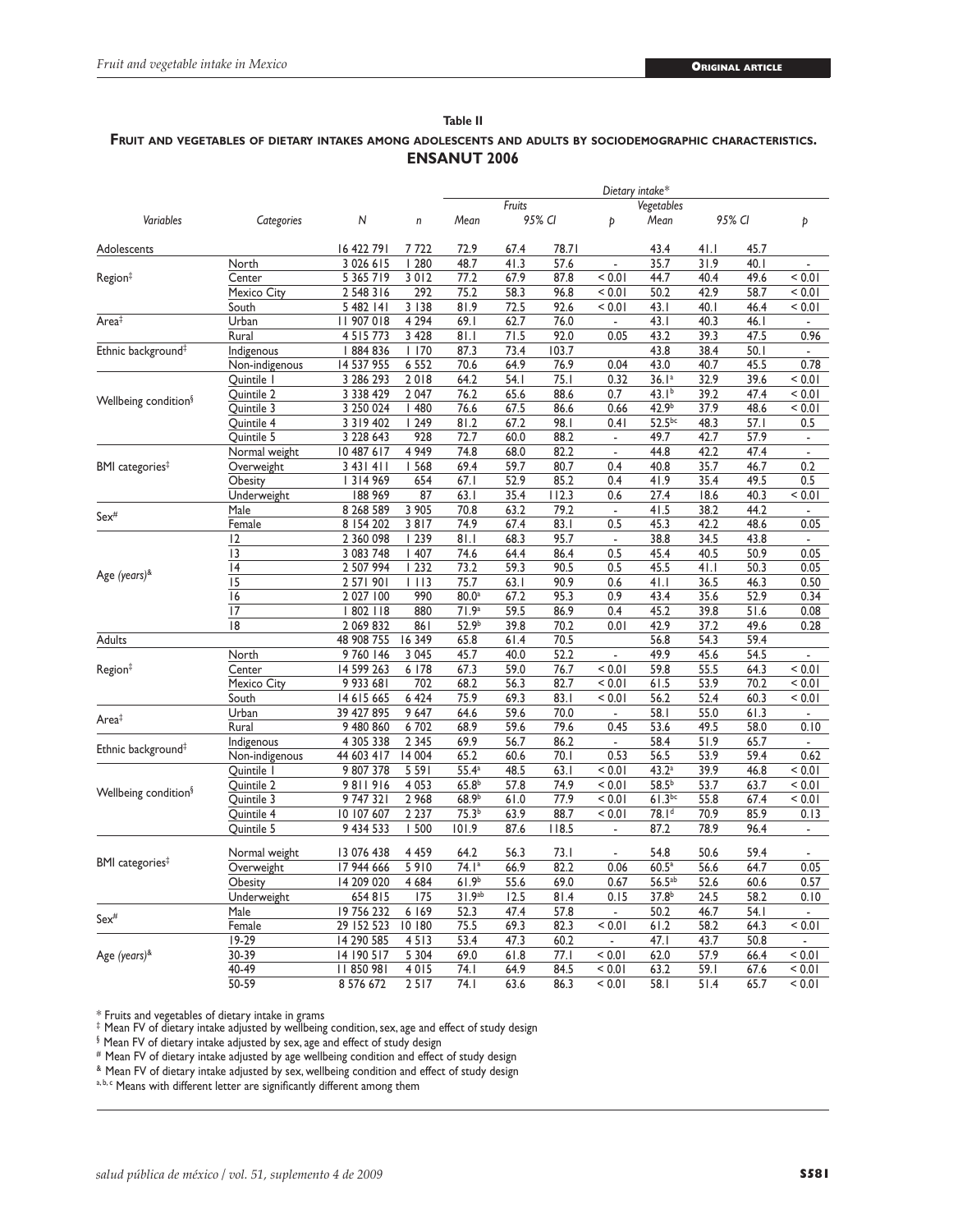

\* Reference variable

‡ *p<* 0.05: Significant difference compared to reference variable

a, b, c: Proportions with different letters are significantly different among them

**Figure 2. Adolescents (A) and adults (B) distributions of adequate percentage according to recommendations. ENSANUT 2006**

## **Discussion**

This study documents a low dietary intake of FV among the Mexican population relative to international recommendations. Low intakes were observed both in fruits and vegetables and in all age groups, regions, ethnic groups, wellbeing categories, urban and rural populations and both sexes. Only 30.8% of preschool children, 17.0% of school children, 19.2% of adolescents, and 24.2% of the adult population fulfilled the recommended intakes.

The consistent lower intake in low wellbeing quintiles for all subgroups studied suggests barriers to the FV-DI among the poor. Although data does not allow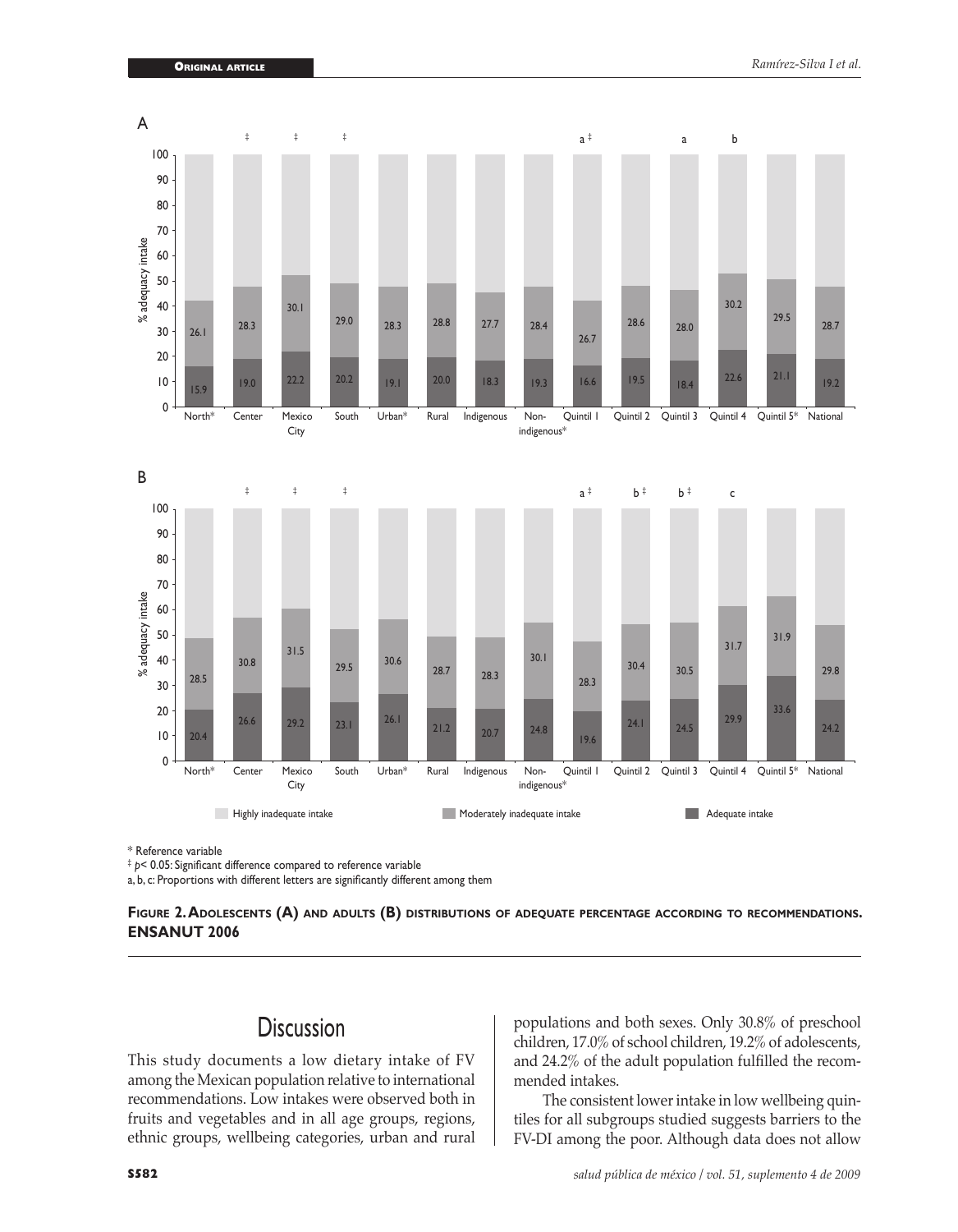identification of the specific reasons for the lower intakes among the poor, the possible reasons include lower demand due to, for example, higher prices of fruits and vegetables per calorie relative to energy-dense low-price foods, and/or to social and cultural factors linked to poverty. Another set of potential reasons may be due to lower FV supply in areas where poor populations live or problems of access to markets due to limitations in transportation systems.

Another consistent finding across all subgroups studied was lower intake of FV in the north, adjusting for wellbeing conditions, age and sex. This finding indicates that there are barriers to the consumption of FV in the north, which are more likely to be in the demand rather than the supply side, given the relative higher development and wellbeing in the north and the fact that the differences persist after adjusting for wellbeing conditions; they may have to do with cultural factors or with changes in food patterns as a result of the food and nutrition transition due to modernization. An alternative cause of lower DI-FV in the north may be that the north faces climate conditions that are less favorable for FV production relative to other regions. Studies should be conducted to identify the reasons for the lower FV-DI in the north.

The fact that the indigenous population's intake is generally similar to the non-indigenous population, after adjusting for wellbeing conditions, suggest that FV supply in Indigenous communities, which are usually more isolated than non-indigenous communities, is not the main problem. It is possible that the more restricted markets in isolated indigenous villages are compensated with local production. This finding reinforces the hypothesis that lower intakes in certain groups are probably more related to demand than supply.

A peculiar finding was the fact that rural and indigenous adolescents intake more fruits than urban and non-indigenous adolescents. Again, it is unlikely that this lower intake could be explained by limitations in supply. It is more likely that it has to do with demand issues, such as changes in eating patterns related to modern and urban life; for example, eating more fast food and outside the home.

Adult women and older adults  $(\geq 30 \text{ years old})$ consumed more FV than men and than younger adults (19 to 29 years old). This higher intake may reflect a greater interest of women and older adults in health and healthy lifestyles or eating more frequently at home as opposed to eating fast food or away from home.

There was not a consistent pattern of differences in intake among BMI categories. Although there is evidence in the literature that low energy density diets are associated with lower risk of obesity, $3,4$  the crosssectional nature of the data in this study is not adequate to study causal associations. In addition, several other dietary factors and physical activity may explain energy balance. However, despite the lack of a consistent pattern, there were two age groups –children less than five years old (for vegetables) and adults (for fruits)– in which lower BMIs were associated with higher intakes.

The discussion so far has focused on the differences among categories of the variables studied; however, the most important finding is the strikingly low intake of fruits and the even lower intake of vegetables in the population as a whole. The remarkably low intakes are more evident when the percentages of highly inadequate intakes (less than 50% of recommended intakes) are examined. These percentages range from approximately 40 to 60% for the different age groups.

FV-DI in the preschool Mexican population (87.5 g) is comparable to low income Southeast Asian countries such as Bangladesh, India and Nepal  $(94 \text{ g}/\text{person}/$ day).33 In the adolescent and adult population, average consumption (116.3 g and 122.6 g, respectively) would be similar to those of countries such as Estonia, Kazakhstan, Letonia, Lithuania, and the Russian Federation (approximately  $195g/person/day$ ). The low consumption in school-age children (103.1 g) is a special case, in which no country was found to be comparable.

Ruel *et al*. and Rojas *et al.* report higher average FV intake in urban than rural areas in developing countries (Burundi, Kenya and Costa Rica).34,35 Our findings were similar only for children. Although rural areas could have greater access to FV in theory, given that most of the production occurs in these areas, however consumption is usually low probably because most of the production goes to the market and that availability of a variety of FV is more sustainable throughout the year in urban areas.36,37

Another identified factor associated with DI-FV in the Mexican population was wellbeing conditions. Studies by Fouéré *et al*. 38 and Arimond and Ruel39 found that decreasing economic income was associated with lower DI-FV in Africa, Cambodia, Nepal, Colombia, Peru and Haiti. Hatloy<sup>40</sup> reported that when economic income increases in Mali, food diversity also increases, and as a consequence, intake of FV is higher.

It was also found that adult women presented higher DI-FV relative to adult men, consistent with what has been observed in African populations.<sup>34</sup> A possible explanation that has been given is that women give FV intake a higher priority than men in order to improve diet quality.<sup>41</sup>

One of the possible limitations of the present analysis is the considerable number of subjects who were lost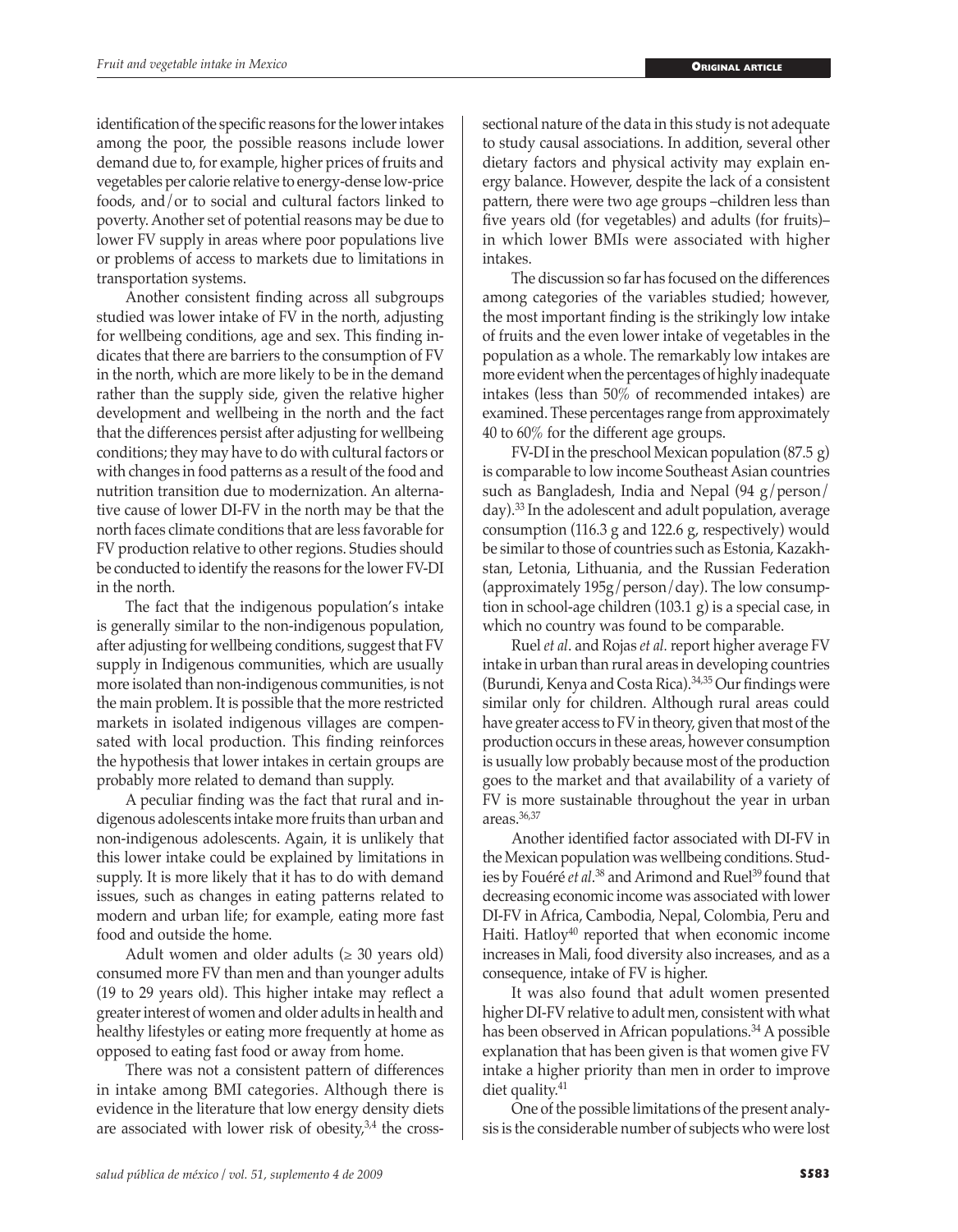as a result of data cleaning and missing data (18.6% preschool children and 11.6% school children), which could have biased the sample. Analyses were made to determine differences between excluded and non-excluded subjects in the following variables: region, rural/urban area, ethnic background, wellbeing condition quintiles, BMI category, sex, and age. In general, no statistically significant differences were observed in the variables compared  $(p > 0.05)$ , except for certain particular ages in pre-school children, ethnic background, urban/rural residence and BMI categories in school-age children. A higher proportion of excluded subjects were found at 1 and 2 years of age. Also, a greater proportion of excluded subjects were found in the urban area, non-indigenous and school-age children with adequate BMI. For adults and adolescents, the proportions not included in the analysis (3.4% and 4.2%, respectively) were lower than for children.

There were no estimations of FV intake at the national level before this study. The data analyzed comes from the ENSANUT 2006, which was designed to be representative at national, regional and state levels and by urban and rural areas. Since we excluded foods with high starch content like tubers or pulses, which are high in energy density and protein, our results do not overestimate FV intake as could be the case of other studies<sup>43,44</sup> where pulses, potatoes and potato chips were considered as vegetables.

In order to evaluate AI-FV in the pre-school and school population, recommendations from the AHA were adopted. One limitation of this recommendation is that they were made for children from the United States and not for Mexican children. The adult recommendations may be more appropriate since they were made by WHO considering a more international scope.

One limitation of the data is that it does not provide information as to the form in which FV were prepared for consumption. Identifying if FV were fried, boiled or dressed or raw would be important in different studies, as healthy FV could be fried or consumed along with high energy density foods like butter, mayonnaise, and other dressings.

In conclusion, FV intake in the Mexican population was much lower than recommended intakes in all age groups and, particularly, in the school-age and adolescent population. Vegetable intake was much lower than fruit intake. Fruit intake was 2 to 5 times higher than vegetable intake in the different groups, with the highest differences in school-age children and adolescents. In general, the population living in the northern region and lowest HWCI were the subgroups having the lowest intakes and the lowest compliances with recommended intakes of FV. Some subgroups had higher FV-DI, such as

the population living in Mexico City and those classified in the highest HWCI; unfortunately this consumption did not reach average recommended intakes and even in these subgroups the percentages of individuals who complied with recommendations were in all cases less than 35%.

Research is needed to better understand the reasons for the general low intakes and in certain subgroups. Using the results of this research, the development and implementation of programs, strategies and policies aimed at improving FV intake in the different population groups is recommended. This could be done through: a) information and communication strategies aimed at improving food preferences towards a higher intake of FV in all age groups, and b) improving the availability and lowering the prices of these foods for lower income households as needed. Particular programs should be developed in schools to increase the availability and intake of fruits and to create a new culture of FV consumption in the new generations.

#### **References**

1. Agudo A. Measuring intake of fruit and vegetables. Geneva: WHO, 2005. 2. World Cancer Research Fund/American Institute for Cancer Research. Fruit and vegetables. Handbook of cancer prevention. London: WCRF, Washington DC: AICR, 2003: 8.

3. World Health Organization. Fruit, Vegetables and NCD disease prevention. Global, strategy on diet, physical activity and health. Geneva: WHO, 2002.

4. Biing-Hwan L, Mentzer-Morrison R. Higher fruit consumption linked with lower body mass index. Food Rev 2003;25(3):28-32.

5. Lahti-Koski M, Pietinen P, Heliövaara M,Vartiainen E. Associations of body mass index and obesity with physical activity, food choices, alcohol intake, and smoking in the 1982-1997 FINRISK Studies. Am J Clin Nutr 2002;75:809-817.

6. Carlton-Tohill B. Dietary intake of fruit and vegetables and management of body weight. Geneva: WHO, 2005.

7. Hu FB. Plant-based foods and prevention of cardiovascular disease: an overview. Am J Clin Nutr 2003;78:544S-551S.

8. World Health Organization. Globalization, Diets and Noncommunicable Diseases. Dietary Transition in Developing Countries: Challenges for Chronic Disease Prevention. Geneva: WHO, 2002.

9. Joshipura KJ, Ascherio A, Manson JE, Stampfer MJ, Rimm EB, Speizer FE, *et al*. Fruit and vegetable intake in relation to risk of ischemic stroke. JAMA 1999;282:1233-1239.

10. Bazzano L. Dietary intake of fruit and vegetables and risk of diabetes mellitus and cardiovascular diseases. Geneva: WHO, 2005.

11. Giacco R, Parillo M, Rivellese A, Lasorella G, GIiacco A, D'episcopo L, *et al*. Long-term dietary treatment with increased amounts of fiber-rich lowglycemic index natural foods improves blood glucose control and reduces the number of hypoglycemic events in type 1 diabetic patients. Diabetes Care 2000;23(10):1461-1466.

12. World Cancer Research Fund / American Institute for Cancer Research. Food, nutrition, physical activity, and the prevention of cancer: a global perpective. Washington, DC: AICR, 2007.